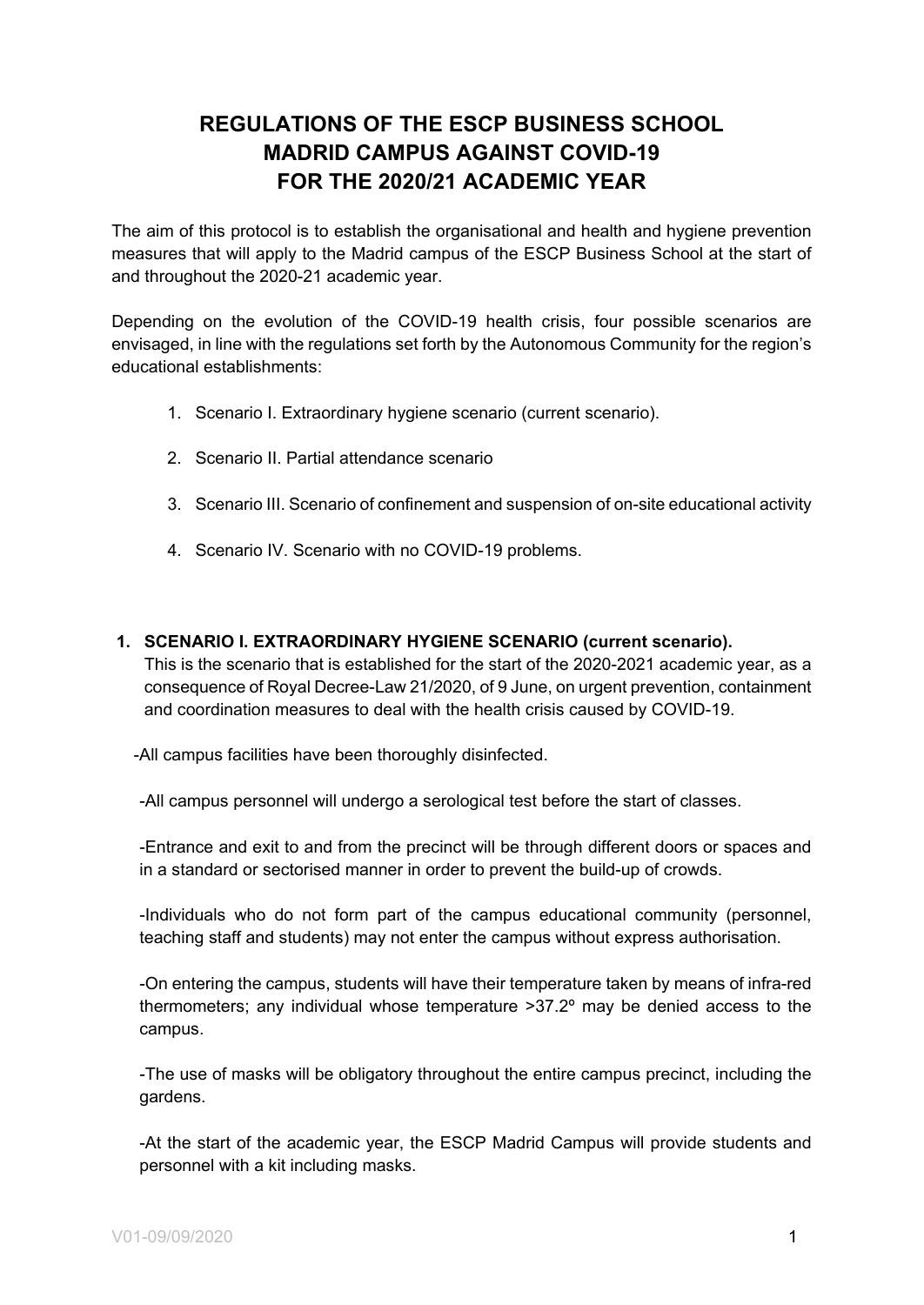-Smoking within the campus is strictly forbidden, both indoors and in the outdoor gardens.

-Interpersonal distancing of at least 1.5m must be observed.

-Alcohol-based gel dispensers have been placed in corridors, common areas and access doors to the centre.

-Signs have been installed to reiterate the safety measures applicable on campus. In particular, circuits have been prepared for transit through the campus, thus avoiding any crossing in the corridors. We recommend always walking on the right.

-Meetings will be held to raise awareness among students and staff of the need to comply with the safety and hygiene measures.

-Face-to-face procedures will be limited as far as possible, prioritising on-line attention. For appointments with lecturers, programme coordinators, the IT department or the Library, appointments must be made in advance, and these will be carried out, as far as possible, by on-line means. Each of the aforementioned Departments or areas will furnish students with the procedure for arranging appointments.

-To attend to the public, means of separation have been installed (dividing screens).

-Cleaning, disinfection and ventilation of the centre, in APPENDIX – section D.

-Capacity will be limited in all common spaces (cafeteria, library, etc.) as well as in classrooms/lecture halls.

-In order to protect the health and hygiene of students, teaching staff and campus personnel, the services and capacity of the cafeteria will be restricted.

-Breaks will be organised so as to avoid the build-up of crowds.

-Open air activities will be encouraged.

-Protocol of action in case of detection and follow-up of possible cases of COVID-19, in APPENDIX – section I.

Incident controls have been established, to monitor any situations that may arise, with the aim of preventing risks and acting as an early warning mechanism. A COVID-19 coordinator has been appointed in the Centre: Edurne Garde [\(egarde@escp.eu\)](mailto:egarde@escp.eu). The ESCP Madrid Campus will provide PPE for attending to possible and suspected cases.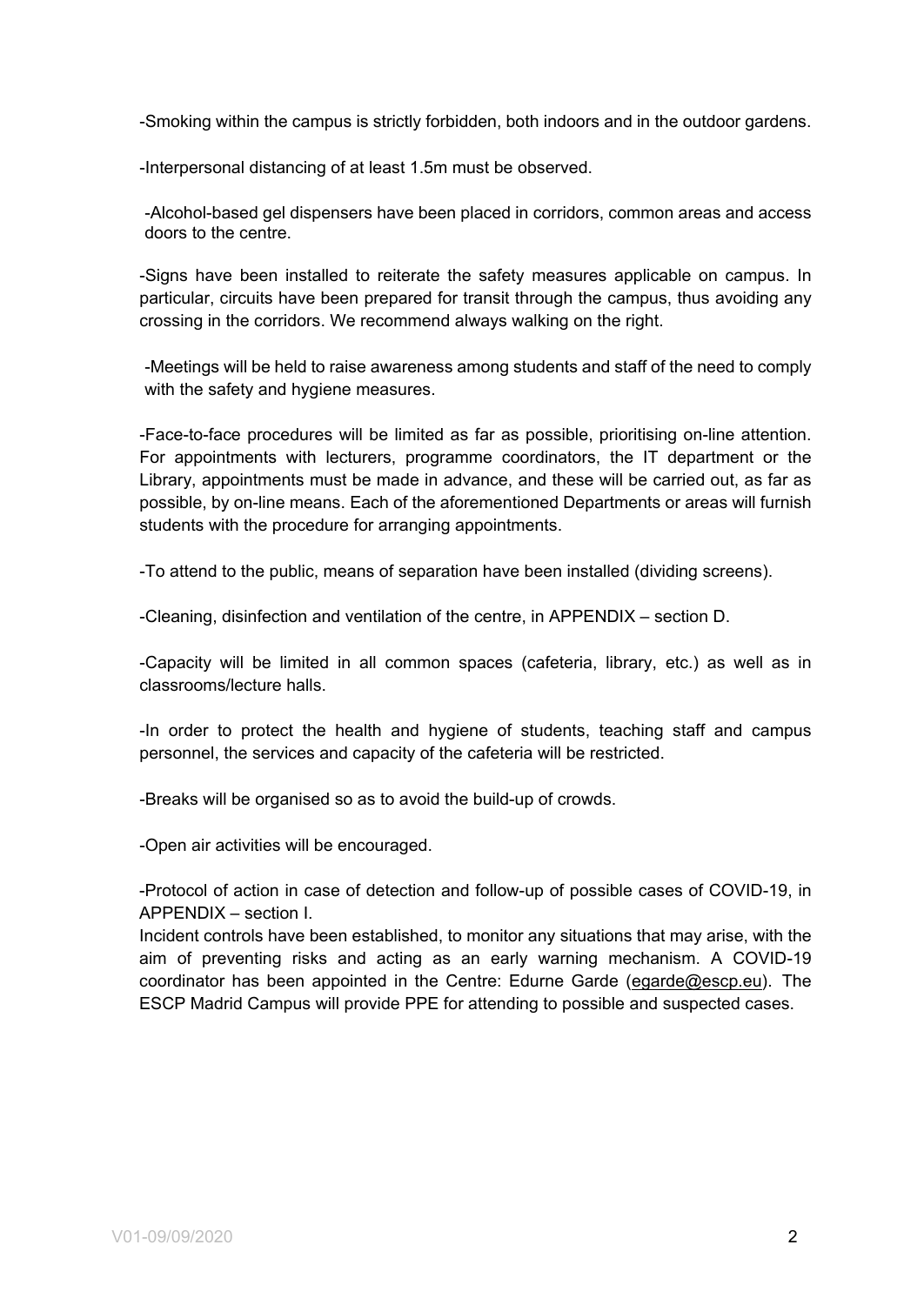# **2. SCENARIO II. PARTIAL ATTENDANCE SCENARIO**

This scenario is considered for the event of a worsening in the development of the COVID-19 crisis, with respect to the normal situation.

It does not entail the confinement and suspension of all face-to-face educational activity.

#### **The measures for the previous scenario will be applicable, along with the following additional ones:**

Campus personnel must perform their functions while maintaining the safety distance.

-If the health and hygiene safety of students cannot be guaranteed, breaks between classes may be cancelled.

- A class, or classes, may be preventively confined after the detection of a possible case, or cases, of coronavirus in a group or subgroup. In this case, the classes for this group or subgroup will be given on-line.

-Part of the ESCP personnel may be advised to work from home.

#### **3. SCENARIO III. SCENARIO OF CONFINEMENT AND SUSPENSION OF FACE-TO-FACE EDUCATIONAL ACTIVITY**

This scenario is considered for the event of a worsening in the development of the COVID-19 crisis resulting in a situation of confinement.

Scenario three would be adopted by decision of the ESCP Madrid Campus and/or the Spanish authorities.

-Teleworking for all campus personnel.

-The campus will remain open for the first three days so that students can collect the necessary material; the campus will then remain closed until the confinement of the population is over.

-The teaching-learning process will be conducted on-line.

-Meetings will be held on-line.

#### **4. SCENARIO IV. SCENARIOS WITH NO COVID-19 PROBLEMS.**

This scenario is considered for the return to normality owing to the disappearance of COVID-19 risks.

-Timetables and cleaning services will return to the normal situation for the campus.

-The campus may continue teaching all or part of its courses on-line until the end of the academic year.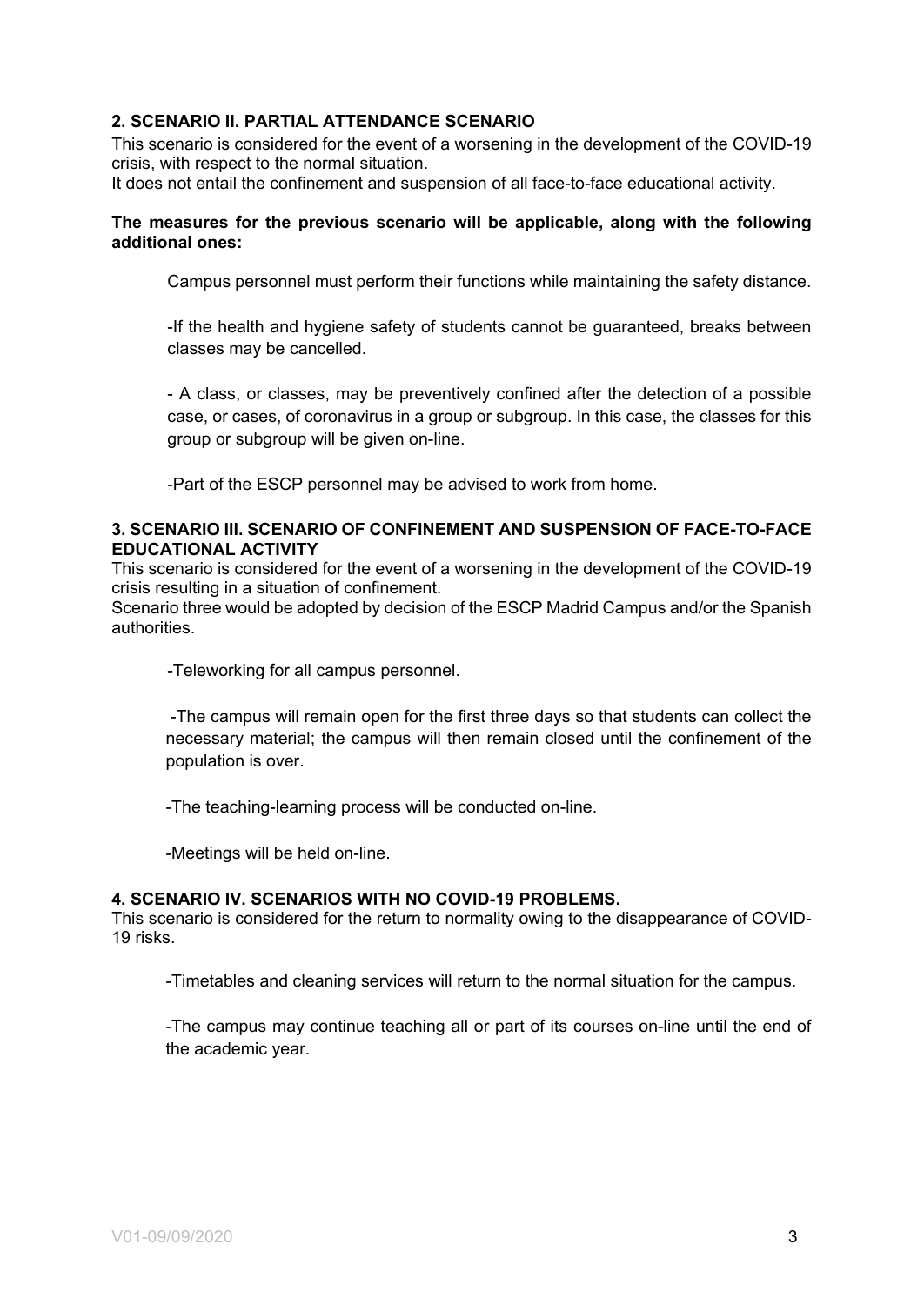# **APPENDIX**

# **A) LIMITATION OF CONTACTS**

-A minimum interpersonal distance of at least 1.5 m must be observed in interactions between individuals in the educational establishment. This distance will also apply in rooms for the use of campus personnel.

-The use of open spaces to conduct educational and leisure activities will be encouraged as far as possible.

#### **B) PERSONAL PREVENTION MEASURES**

-Hands should be washed frequently and carefully, for at least 40 seconds with soap and water; if this is not possible, alcohol-based gel can be used for 20 seconds.

-Disposable tissues should be used to eliminate respiratory secretions and must be thrown away after use into a bin with a liner, wherever possible, into a pedal bin.

#### **C) USE OF MATERIALS**

-Contact with potentially contaminating surfaces must be avoided (e.g. keep doors open to avoid contact with doorknobs, handles, handrails, etc.).

-The use of paper documents and the circulation thereof must be avoided as far as possible,

-The sharing of equipment should be avoided as far as possible, and materials and objects in common use should be disinfected regularly and whenever necessary.

#### **D) CLEANING, DISINFECTION AND VENTILATION OF THE CENTRE**

-Cleaning and disinfection, at least once a day, this being reinforced in those spaces which require it, depending on the intensity of use; for example, in toilets, which must be cleaned and disinfected various times a day. Special attention must also be paid to areas of common use and surfaces with most frequent contact.

-The cleaning measures will also extend to employees' private areas, paying special attention to shared workstations, which should be cleaned and disinfected with every change of shift, and at the end of the working day.

-Sweeping must be avoided to prevent dust, and a vacuum cleaner should be used instead.

-After each instance of cleaning and disinfection, the materials and protective equipment used must be disposed of safely.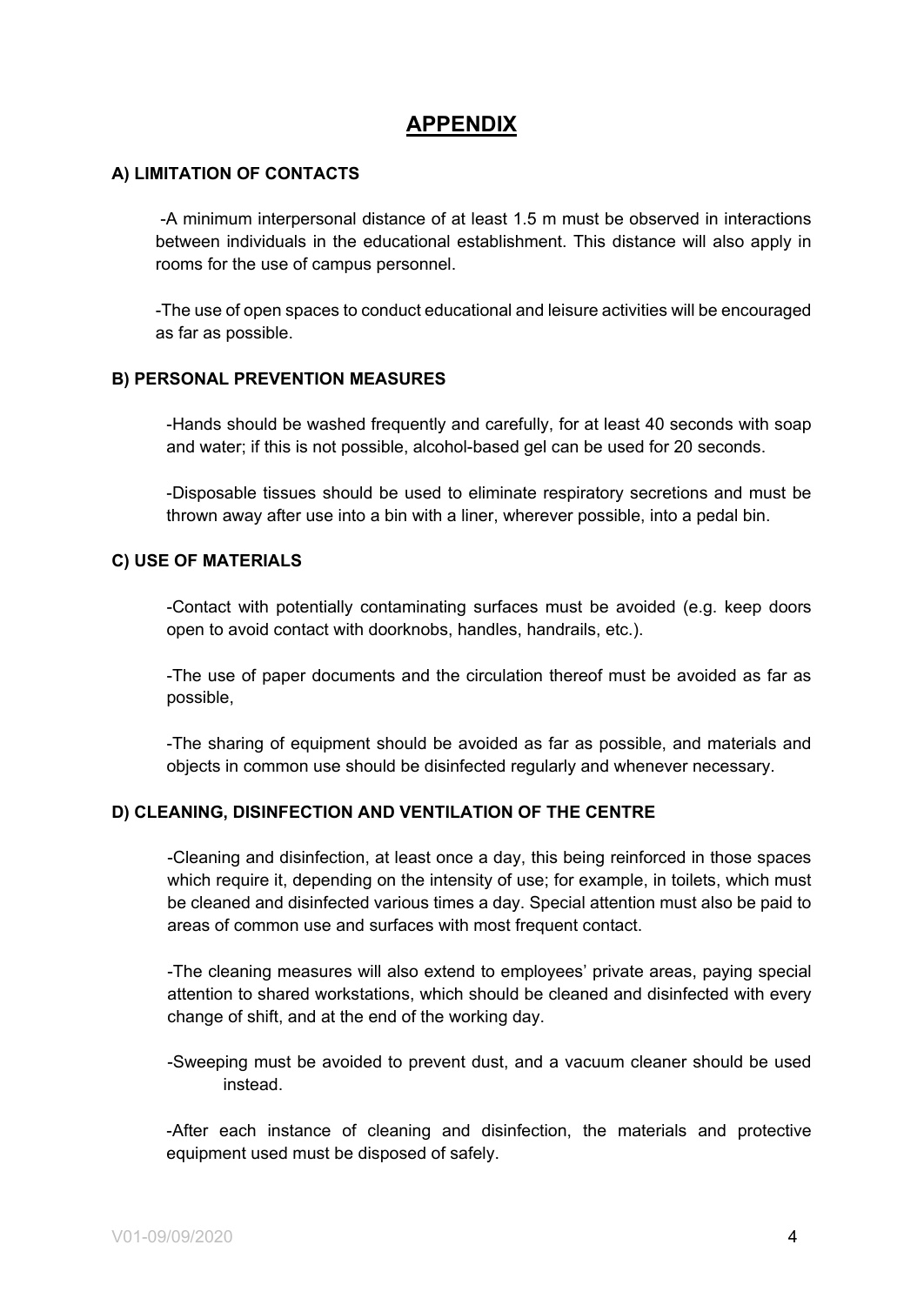-Facilities must be ventilated frequently, and for a period of at least five minutes (preferably 10 minutes if the room has previously been occupied) at the start of the day, at the end of the day and between classes, whenever possible. Whenever possible, the door to the classroom/lecture hall should be left open, and it is advisable to keep the windows open as long as possible.

-As regards waste management: disposable tissues used by staff and students to dry their hands or to comply with respiratory hygiene measures should be thrown away in bins with a liner, if possible, in a pedal bin. In the event of a student or employee presenting with symptoms while on the Campus, it will be necessary to isolate the bin or container where they may have deposited tissues or other use products, in the space of individual use in which they have been isolated. This bin liner should be taken out and placed in a second, sealable bin bag.

#### **E) CLASSROOMS/LECTURE HALLS**

-The use of masks will be obligatory for everybody, independently of the observance of the interpersonal safety distance, subject to the exceptions provided for in the current regulations.

-Classroom/Lecture hall doors must be kept open.

-Alcohol-based gel dispensers have been placed in corridors, common areas and access gates to the campus. These must ALWAYS be used when entering the classroom/lecture hall.

-Classrooms/lecture halls must be ventilated with each changeover of class.

-Classrooms/lecture halls will have a reinforced cleaning service, and will be disinfected on a daily basis.

-Any classroom/lecture hall in which a student or lecturer has presented with symptoms at any time of the day must be disinfected, adhering to the established protocol.

-In order to guarantee maximum capacity, the campus may reorganise sessions of face-to-face classes: alternate attendance, parallel semi-groups;, shifts, etc.

# **F) DINING HALL/CAFETERIA**

-Initially, in order to protect the health and hygiene of students, teaching staff and campus personnel, the services and capacity of the cafeteria will be restricted.

-A distance of 1.5 m between students must be respected.

-Alcohol-based gel dispensers will be installed at the entrances and exits to and from the dining hall, kitchen and toilets.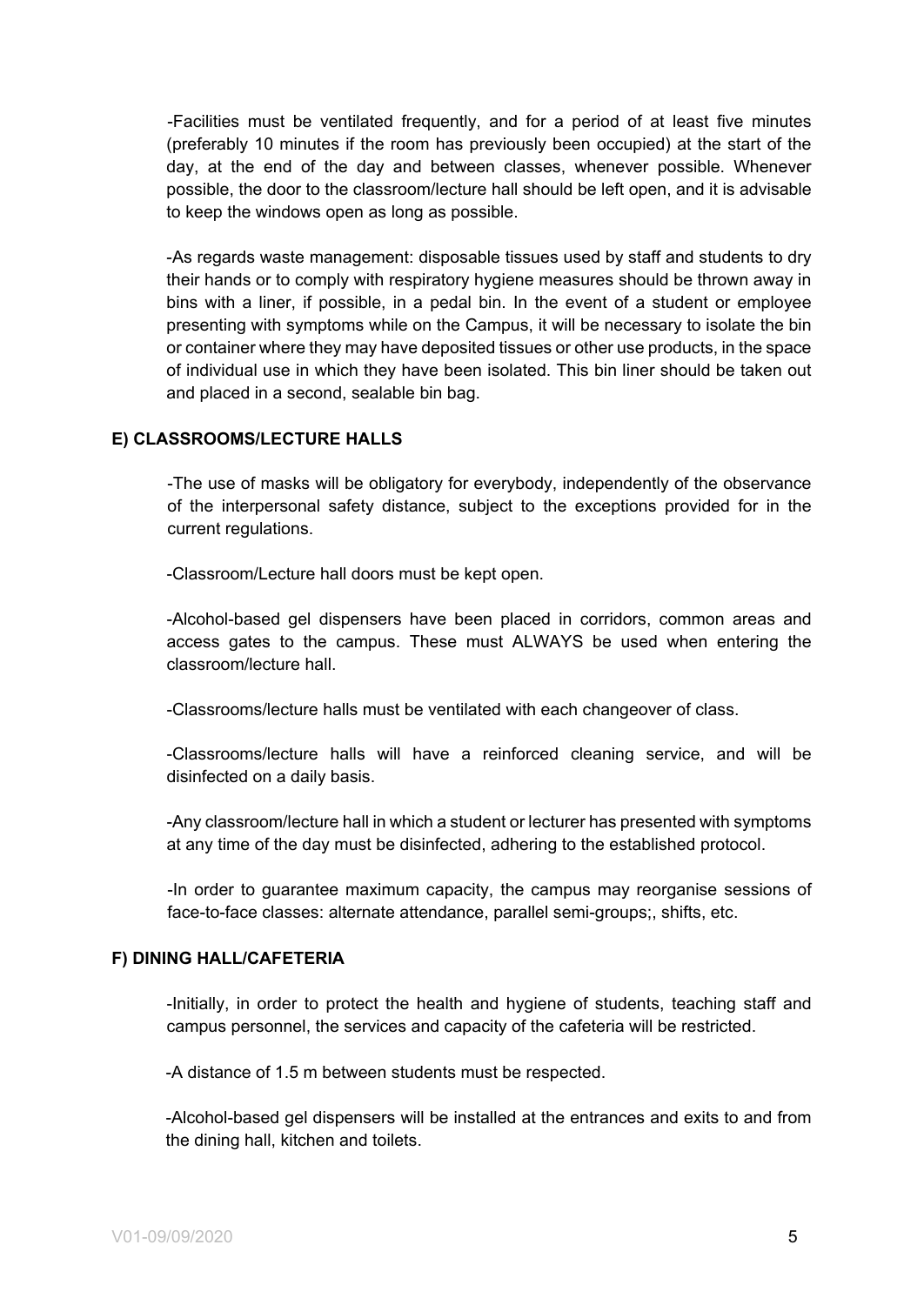-In the case of self-service facilities, users must avoid touching trays that are not their own. Everything must be served to them by dining hall assistants.

-Serviette holders, salt and pepper cellars, and bottles of oil and vinegar will be withdrawn and replaced by single-use containers provided at the time of service. Students will not be allowed to serve themselves directly from jugs; this will be done by a dining hall assistant with the help of a serviette.

-If tablecloths and serviettes are used, they must be disposable and provided at the time of service.

-Kitchen staff must be properly dressed to avoid contaminating food, with their uniform including protective masks and gloves.

-The dining service will be performed in a staggered, sectorised manner.

-Between each sitting, the tables must be disinfected and the cafeteria ventilated.

-The use of tables in the centre's garden will be encouraged.

#### **G) LIBRARY**

-Taking into account that the campus is unable to provide a distance of 1.5 m, individual screens and transparent partitions will be installed around the tables in the Library. This legally authorised system will make it possible to welcome students in optimal protective conditions which are close to normal.

-The capacity of the Library is limited.

#### **H) TOILETS**

-Material for suitable hygiene will be provided.

-Entry will be prohibited if all the toilets are occupied; it will be necessary to wait at the main access door until one becomes free.

-The safety distance must be maintained.

-Cleaning and disinfection will be increased.

# **I) MEASURES IN THE EVENT OF THE SUSPICION, DETECTION AND CONTROL OF AN INDIVIDUAL WITH COVID-19**

#### **I.1 Handling of cases.**

-**Students, teaching staff and other professionals displaying symptoms compatible with COVID-19 must not enter the campus**; this also applies to those individuals who are in isolation after having been diagnosed with COVID-19, or in a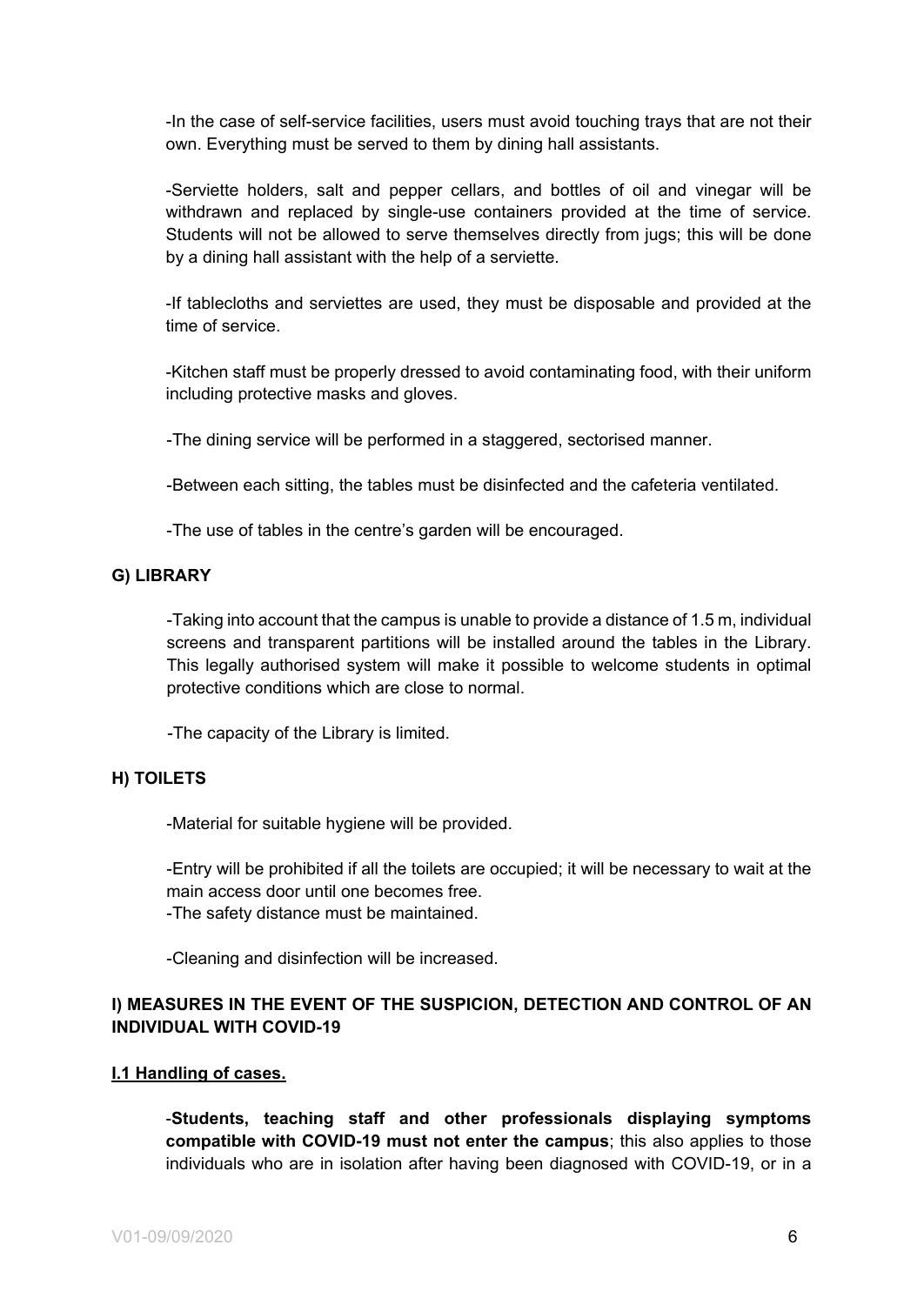period of home quarantine owing to their having been in close contact with an individual displaying symptoms of or diagnosed with COVID-19.

-In the **presence of the following symptoms, it is recommended that neither students or employees come to the campus**: fever or low fever (>37.2), cough, nasal congestion, sore throat, breathing difficulties, chest pains, headache, abdominal pain, vomiting, diarrhoea, muscular pain, general malaise, lesions or spots on the skin, loss of smell or taste, shivering.

-In the case of an individual who **develops symptoms** compatible with COVID-19 while on campus, the Centre's **action protocol** must be followed:

o Place a **surgical mask** over their face, take them to a **separate space**, and contact the person responsible for handling COVID-19 in the educational establishment and with family members.

o The person accompanying the suspected case must wear suitable personal protective equipment:

§ hygienic/surgical mask, if the person with symptoms is wearing one.

§ valveless FFP2 mask, in the case of the person with symptoms not being able to wear a surgical mask (individuals with breathing problems, who have difficulties with taking the mask of themselves, or who have behavioural disorders which makes the use thereof infeasible), as well as a visor and disposable gown. (The campus will have a stock of this material on hand for situations in which PPE is required in order to attend to a suspected case.)

o The space where suspected cases will wait is the *Estrasburgo* room, which has suitable ventilation and a pedal bin with a liner, in which to throw away the mask (if it needs to be changed) and the disposable tissues. The room must be ventilated, cleaned and disinfected after use.

-The individual **responsible for handing COVID-19** will contact the primary health care centre of reference or will call the reference telephone of the Community of Madrid as soon as possible.

-If the individual affected is a campus employee, **the occupational risk prevention department**, the health centre or the reference telephone for the Community of Madrid must be contacted, and their instructions followed. In the event of severe symptoms or breathing difficulties, call **112** or **061**.

-The person affected is considered a suspected case and must remain in isolation at home until the results of diagnostic tests are available, as referred to in the Early Detection, Surveillance and Control Strategy. If **the case is confirmed**, they must not come to the campus and must remain in **isolation** until 3 days after the end of the clinical symptoms, and a minimum of 10 days from the onset of the symptoms.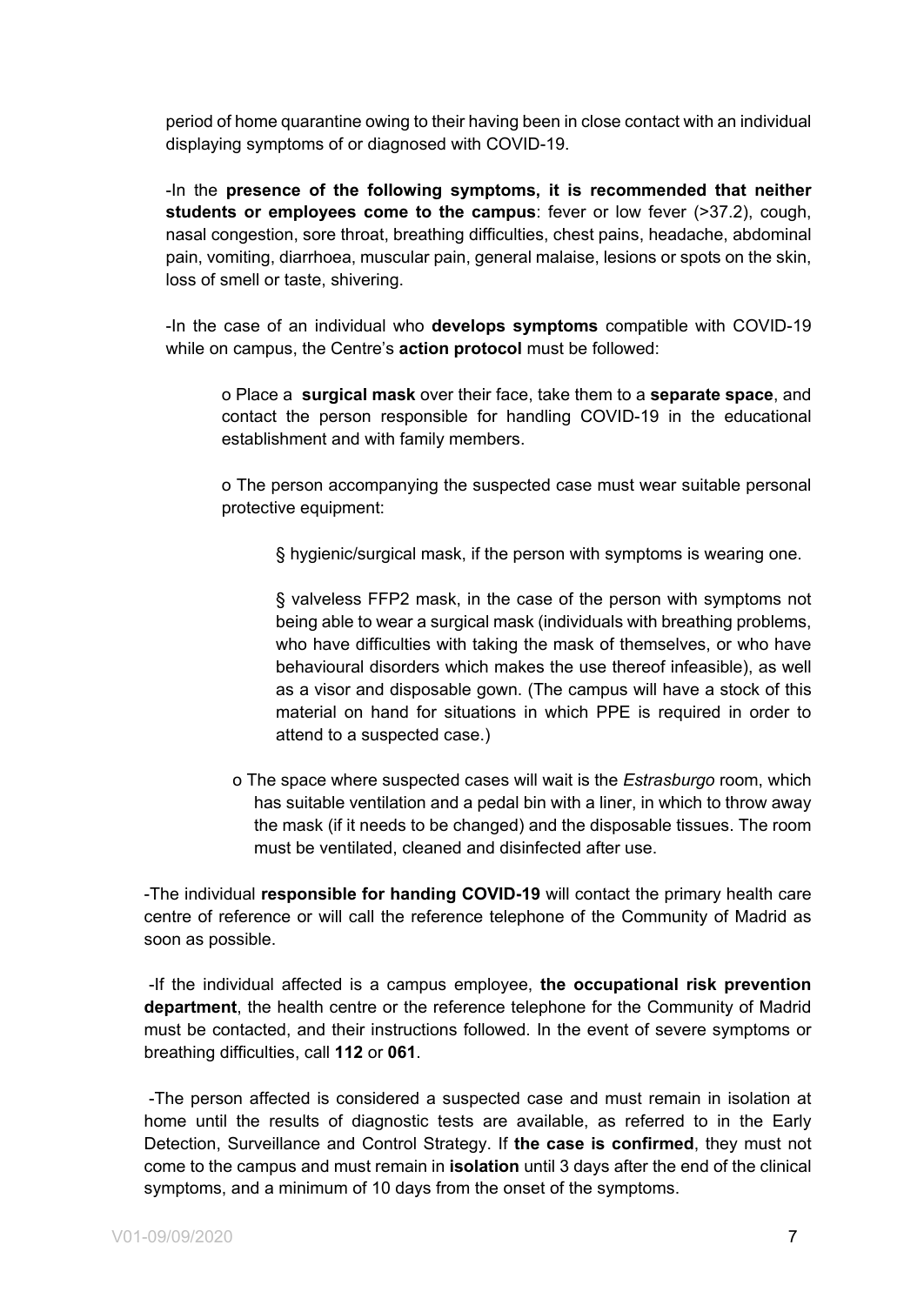# **I.2 Notification procedure.**

The **epidemiological surveillance services** of the Community of Madrid's Public Health service must be furnished with information on cases when they **are confirmed** both in primary health care and the hospital setting of the public and private system, as well as the prevention services.

Until the diagnostic result is obtained for the case, no action will be indicated in relation to close contacts, and teaching activity will continue as normal.

Once a positive result for SARS-CoV-2 has been obtained, **the public health services will contact the campus,** through the previously established communication channels, in order to conduct an epidemiological investigation, report on the situation and on the principal measures for control, such as the isolation of cases and quarantine of contacts,and jointly assess the measures taken by the education establishment.

# **I.3 Handling of contacts.**

If the case is confirmed, the **contacts study** will be carried out both inside and outside the campus **by means of the identification, classification and monitoring of contacts**, adhering to the protocols established in each autonomous community, in this case, in the Community of Madrid. This function will be the responsibility of the unit or service designated by the Community of Madrid.

#### *Definition of close contact*

The following will be classified as **close contacts**:

-If the case belongs to a **stable coexistence group (SCG**), **all the individuals belonging to the group** will be considered close contacts.

-If the **confirmed case belongs to a class that is not organised as an SCG**: any student who has shared space with the confirmed case at a distance of less than 2 metres around the case without wearing a mask will be considered a close contact.

-Those individuals who **live** with confirmed cases.

-Any campus professional, lecturer or employee who has shared space with a confirmed case at a distance of under 2 metres for more than 15 minutes without a wearing a mask.

The period taken into account will be from two days prior to the onset of symptoms in the case, up to the moment when the case is isolated. In asymptomatic cases confirmed by PCR, the contacts will be sought from two days prior to the date of diagnosis.

#### *Handling of contacts*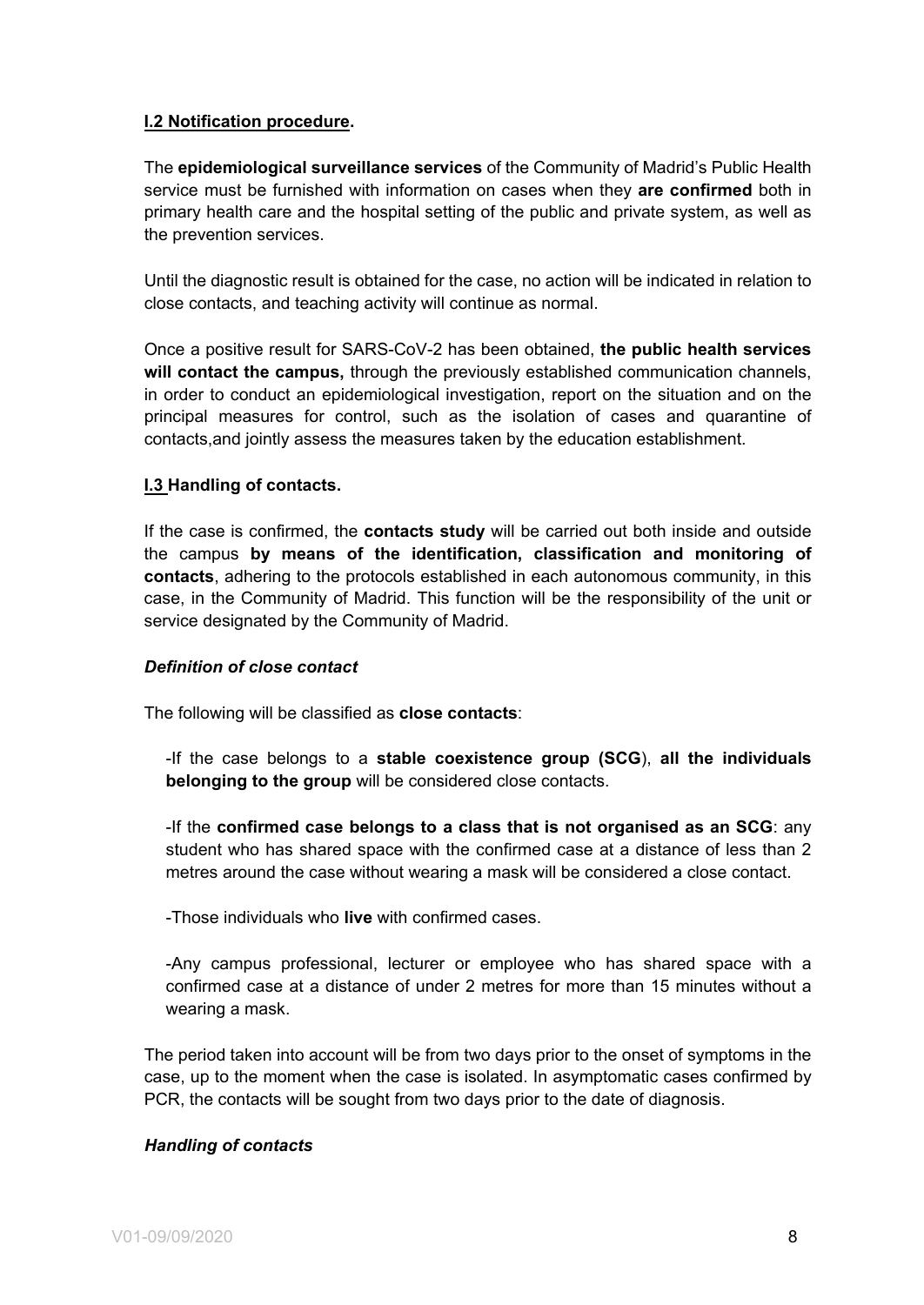-**Quarantine will be indicated for close contacts** for the 14 days subsequent to the final contact with the confirmed case.

-**Active monitoring** of those contacts identified as close will be performed, adhering to the protocols of the Community of Madrid, and these contacts must remain in their homes.

-The performance of a PCR on close contacts will be indicated as stipulated in the protocols established by the public health authorities in each autonomous community, the main objective being the early detection of new positive cases. **If the result of this PCR is negative, quarantine will continue until day 14.** Additionally, and with the aim of being able to reduce the duration of said quarantine, a PCR may be performed 10 days after the final contact with the case; quarantine may be suspended in the case of a negative result.

-The classroom/lecture hall will be closed if the case belongs to a SCG for a period of 10 or 14 days, depending on the strategy used. If the case does not belong to an SCG, quarantine will be indicated for close contacts and normal class activities will continue for the rest of the class.

-After having studied the contacts and established the quarantine measures for those considered to be close, teaching activities will continue as normal.

#### **I.4 Handling of outbreaks.**

An outbreak is considered to be any grouping of three or more cases with active infection in which an epidemiological link has been established.

#### **Actions in outbreaks**

**a) Outbreak in a classroom/lecture hall:** Three or more cases in one single SCG, or class not organised as an SCG, with an epidemiological link between them. Control measures:

-Home isolation of cases.

-Identification and quarantine of the contacts of the SCG or the close contacts of the class not organised as an SCG.

-If the cases belong to an SCG: suspension of the teaching activity until 14 days after the start of the quarantine of the contacts.

-If the cases belong to a class which is not organised as an SCG: maintenance of teaching activity for those students not classified as close contacts.

Teaching activity will continue normally with the exception of the affected SCG.

**b) Outbreaks in various classrooms/lecture halls with no epidemiological link**: 3 or more cases in and SCG, or classes not organised as an SCG, with no epidemiological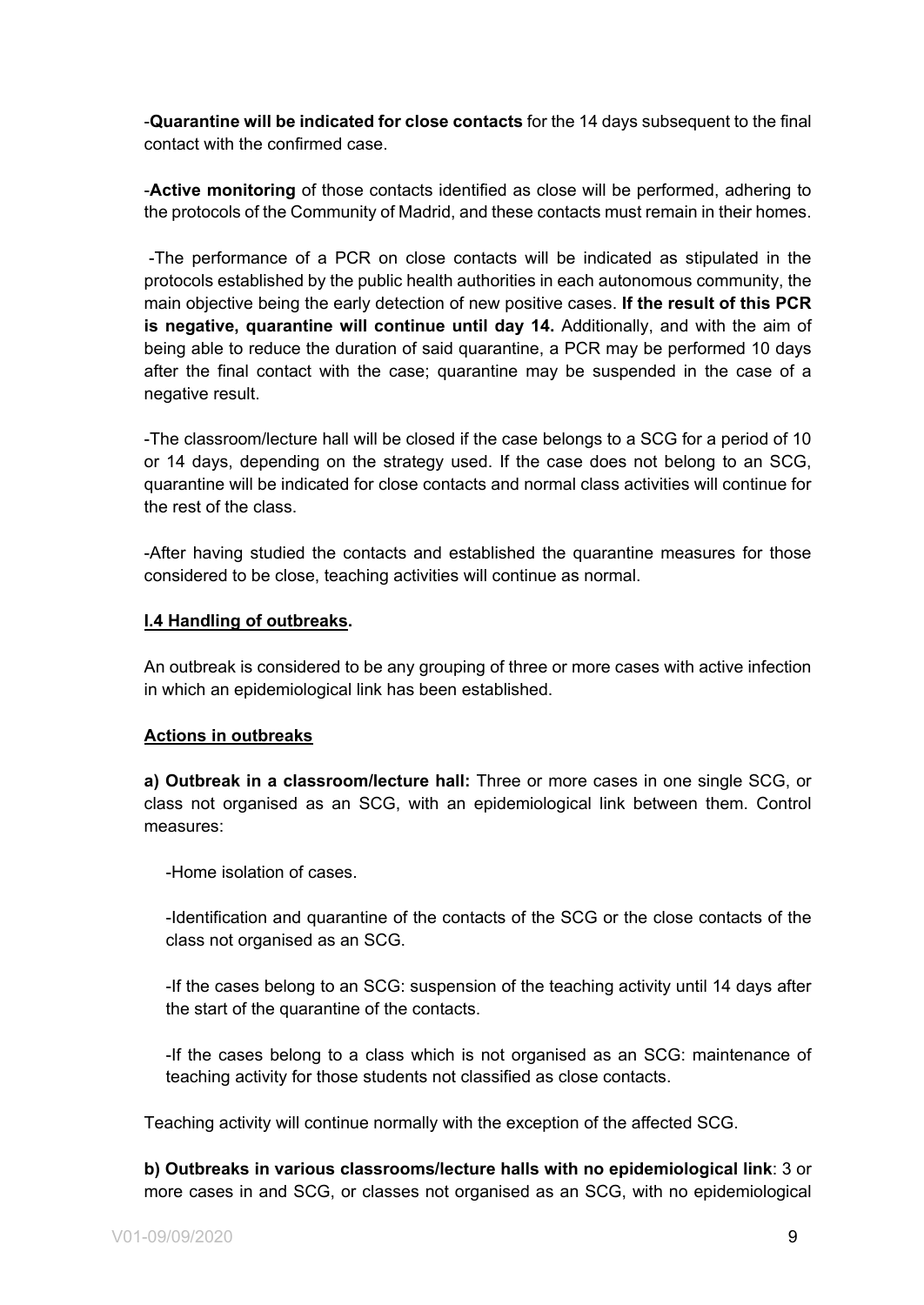link between them. Specific control activities will be indicated for each of them by implementing the following:

-Home isolation of cases.

-Identification and quarantine of the contacts of each SCG or the close contacts of each class not organised as an SCG.

-If the cases belong to one SCG: suspension of the teaching activity of each SCG until 14 days after the start of the quarantine of the contacts.

-If the cases belong to a class which is not organised as an SCG: maintenance of teaching activities for those students not classified as close contacts in each of the classes not organised as an SCG.

Teaching activity will continue as normal with the exception of the affected groups.

**c) Outbreaks in various classrooms/lecture halls with an epidemiological link**: detection of cases in various SCG's, or classes not organised as an SCG, with a certain degree of transmission between different groups.

-Home isolation of the cases.

-Identification and quarantine of the contacts of each SCG or close contacts of each class not organised as an SCG.

-The relationship existing between the cases will be studied; if the existence of an epidemiological link is demonstrated and it has not been possible to maintain the prevention and hygiene measures, the adoption of additional measures will be assessed; these may include the extension of quarantine and the suspension of teaching activity for other groups until 14 days after the start of quarantine or the time indicated depending on the evolution of the outbreaks.

Teaching activity will continue as normal with the exception of the affected groups.

**d) Outbreaks in the context of uncontrolled transmission:** if it is considered that there is uncontrolled transmission in the educational establishment with a greater number than expected for the age segment in a specific territory, the public health services in the autonomous communities will conduct a risk assessment to consider the need to escalate the measures, assessing in the final instance, the temporary closure of the educational establishment.

-Home isolation of the cases.

-Initially, the closure of the campus would be for 14 days, although the duration of this period may vary depending on the epidemiological situation, on the appearance of new cases developing symptoms and on the level of transmission detected on campus.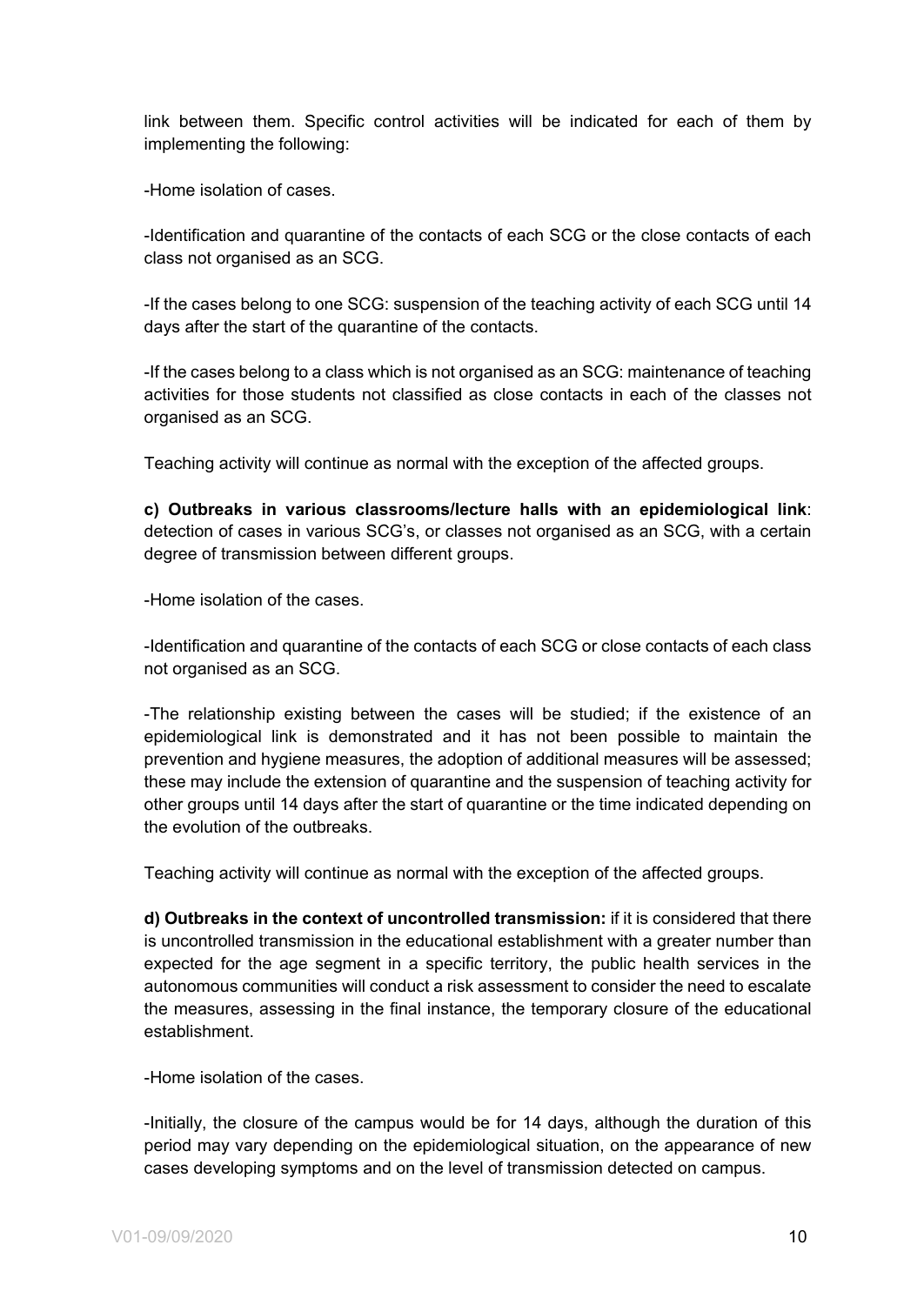-The campus will be reopened when the situation is under control and entails no risk for the educational community.

# **I.5 Exchange of information and communication of risk.**

The campus will appoint an individual responsible for handling **COVID-19**, whose duties will include communication and coordination with the health services and public health services in the corresponding autonomous community.

There will be a communication channel between the campus, the reference health Centre and the prevention service for the academic staff, with the aim of helping to resolve any doubts regarding the measures to be taken, as well as coordinating actions for teaching staff with health problems.

It is advisable to establish a fluid dialogue between public health and the campus to communicate the results of epidemiological investigations and jointly assess the measures adopted by the educational establishment. The educational community will be informed of the actions to be implemented in those situations in which an outbreak is identified (further information in Annexes Guide for action of the Ministry of Health) as well as the possibility of escalating the measures if certain circumstances arise.

The campus will also do everything possible to collect, in an organised and easily accessible manner, information to facilitate the identification of and action on cases and contacts (further information in Annexes Guide for action of the Ministry of Health). Campus personnel must ensure the confidential treatment of the identity and data of those cases that are suspected or confirmed at all times.

#### **J) INFORMATION**

-The campus management team will ensure that the entire educational community is conversant with and understands the information on the action protocols and the prevention and hygiene measures implemented at the centre.

#### **K) ATTENTION IN MANAGMENT AND ADMINISTRATION AREAS**

Management and administration staff will attend to students in person at all times by appointment. On-line or telephone attention will be prioritised.

-Shared offices will be organised so that the distance of at least 1.5 m between workstations is maintained. If this distance cannot be maintained, screens will be installed to separate the workstations, with the use of masks being in any case obligatory until they are installed.

-To attend to the public, protective elements such as partitions will be installed and the safety distance will be marked.

-When dealing with the public, the use of masks will be obligatory for both the user and for campus personnel.